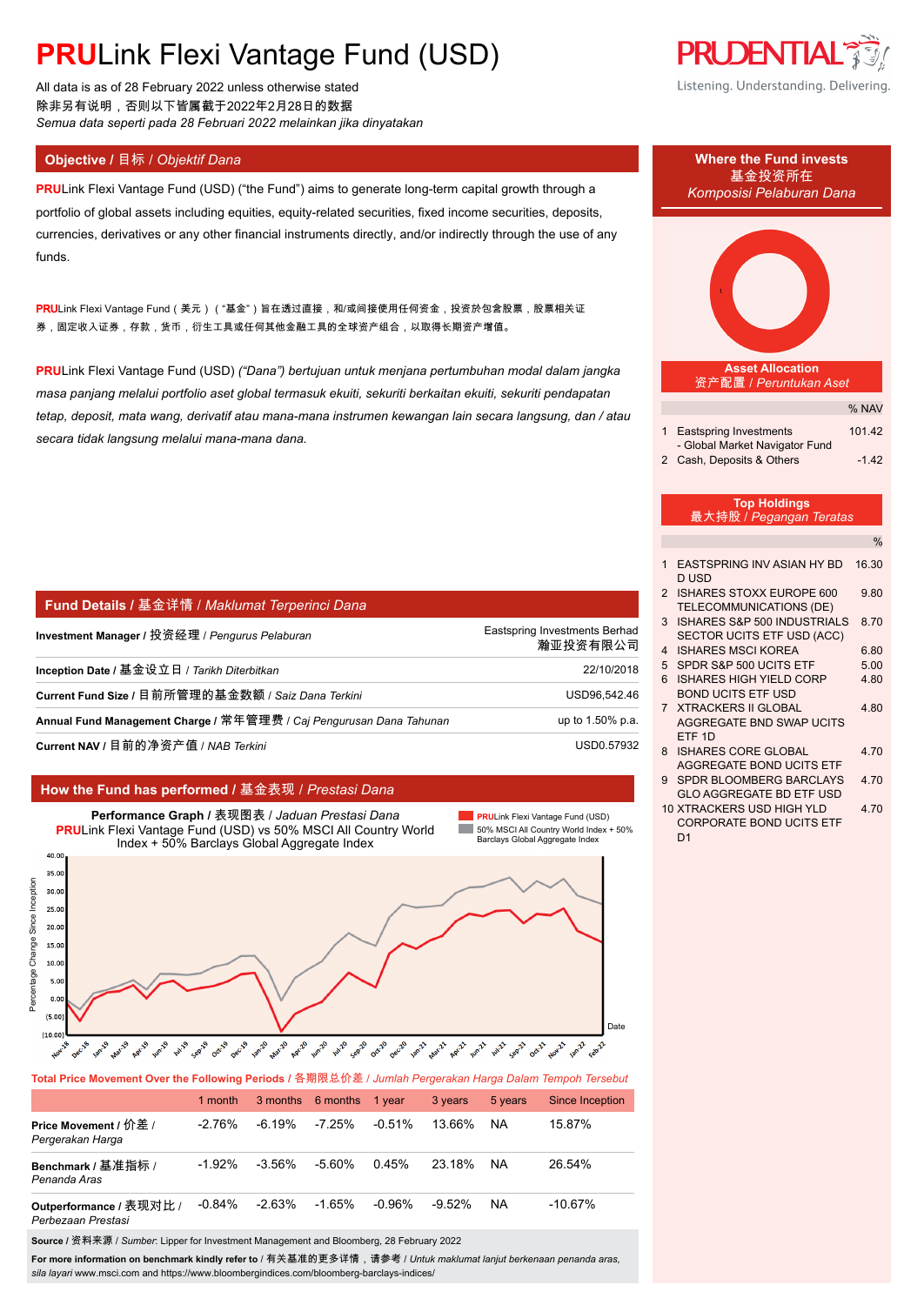All data is as of 28 February 2022 unless otherwise stated 除非另有说明,否则以下皆属截于2022年2月28日的数据 *Semua data seperti pada 28 Februari 2022 melainkan jika dinyatakan*

### **Monthly Update /** 每月简报 / *Peningkatan Bulanan*

#### **Market Review /** 市场回顾 */ Tinjauan Bulanan*

Global markets continued to face headwinds in February. The escalating conflict between Russia and Ukraine dominated headlines, further heightening the ongoing inflationary pressures and building on the weaker sentiment earlier in the month amid the prospect of the ramp up of interest rates by major central banks. Russia had previously begun to build up troops on its border with the Ukraine, whilst a full-scale campaign began on 24 Feb. with Russian forces striking major Ukrainian cities including the capital Kyiv. The Western countries announced a range of sanctions and restrictions , including expelling key Russian banks from SWIFT. European and emerging market equities underperformed in this environment, in USD terms, whilst Asia and Japan were relative outperformers. Commodities rallied, with Brent crude prices closing the month at over US\$100.

The US market delivered -2.9% in February, as it faces economic risks and uncertainties of higher gasoline prices arising from Russia's invasion of Ukraine . The growing price pressures could compel the Fed to increase interest rates faster to tackle inflation. Despite that, the US economy seemed to be rebounding from a winter surge of COVID-19 infections. US factory activity picked up in February due to strong demand and improving supply chain bottlenecks, with its manufacturing PMI rising from 55.5 in January to 57.3 in February.

Asia Pacific ex Japan markets returned -1.1% in USD terms in February. China and Hong Kong equities returned -3.9% and -2.8% in USD terms respectively over the same period, amid the sporadic COVID-19 outbreaks within the countries. China's manufacturing PMI slightly improved from 50.1 in January to 50.2 in February, following the rising demand and expectations for further stimulus measures to be announced in the first week of March. Meanwhile, Taiwan equities delivered -2.5% in USD terms in February as the ongoing Russia-Ukraine crisis has instilled fears that Beijing could also invade the island.

In Fixed Income markets, global bond yields were volatile as yields initially rose on the back of anticipated policy tightening by central banks (e.g., the Fed, ECB, BoE). As the Russia-Ukraine conflict intensified around mid-month, yields drifted lower following the incursion. The net impact of these moves resulted in the US 10-year yield increasing from 1.79% to 1.83%.

In Asian Credit, the JACI generated a negative return of -2.2% as both High Yield and Investment Grade underperformed. The rise in US interest rates contributed to declines in Asian USD credits, while the risk averse environment also pressured Asian credit spreads wider. The selloff was broad-based across all countries, rating buckets, and sectors. However, investment-grade bonds were steadier than their high-yield peers as the latter continued to be weighed down by the weakness in the China property sector. Within the investment grade segment, the decline was led by sovereign and TMT sectors, which were harder hit by the rise in US interest rates given the sectors' longer duration profiles. Real estate sector was another laggard as investor sentiment continued to be dampened by newsflow on the financial woes of China high yield property developers. Bond prices of Chinese real estate developers also continued to fall amid slumping new-home sales.

全球股市继续于 2 月份面临逆风。俄罗斯和乌克兰之间不断升级的冲突占据了头条新闻,进一步加剧持续的通胀压力,使月内早些时候因主要央行可能加息而走弱的 投资情绪雪上加霜。此前,俄罗斯开始在接壤乌克兰边境集结军队,并于2月24日升级为全面战争;俄罗斯军队袭击了包括乌克兰首都基辅在内的主要城市。西方国家 宣布了一系列制裁和限制措施,包括将俄罗斯主要银行从 SWIFT 系统中剔除。在这种环境下,以美元计价的欧洲和新兴市场股市表现不佳,亚洲和日本走势相对较 好。大宗商品价格飙涨,布伦特原油价格以超过100 美元的水平结束当月的交易。

美国市场于2 月份下跌-2.9%,归咎于俄罗斯入侵乌克兰导致汽油价格上涨带来的经济风险和不确定性。价格压力不断增长可能会迫使美联储更快升息以应对通胀。尽 管如此,美国经济似乎正从冬天的 COVID-19 感染率激增中反弹。由于需求强劲和供应链瓶颈改善,美国2 月份工厂活动有所回升;制造业采购经理人指数从 1 月份 的 55.5 走高至 2 月份的 57.3。

亚太除日本市场2月份以美元计下跌-1.1%。中国和香港爆发零星的新型冠状病毒个案,拖累股市同期内以美元计分别走低-3.9%和-2.8%。中国制造业采购经理人指数 从 1 月份的 50.1 轻微走高至 2 月份的 50.2,多谢需求上涨,加上市场预期当局将于3月第一周宣布推出更多刺激措施。与此同时,俄乌危机持续演进引发市场对北京 趁机夺台的担忧,台湾股市 2 月份以美元计价的回酬为-2.5%。

在固定收益市场,全球债券收益率走势波动。收益率在美联储、欧洲央行、英国央行等央行预期收紧政策的背景下最初上升;但俄罗斯与乌克兰的冲突在接近月中时 加剧,收益率在俄罗斯入侵后走低。这些举措的最终影响导致美国 10 年期国债收益率从 1.79%走高至 1.83%。

至于亚洲信贷,摩根大通亚洲信贷指数("JACI")交出-2.2%的负回报,因为高收益和投资级债券双双表现落后。美国利率走高导致亚洲美元信贷下降,而避险环境也 令亚洲信用利差扩大。抛售相当全面,遍及所有国家、评级和行业。然而,投资级债券的表现较高收益稳定,因为后者继续受到中国房地产行业表现疲软拖累。在投 资级板块中,主权和科技、媒体和通信(TMT)领跌。由于这些领域的存续期较长,美国利率上升对它们打击更大。房地产是另一个走势落后的领域,归咎于投资情 绪继续受到中国高收益房地产开发商财务困境的消息笼罩。在新房销售滑落的情况下,中国房地产开发商的债券价格也继续下跌。

*Pasaran global terus mendepani tantangan pada bulan Februari. Konflik antara Rusia dan Ukraine yang semakin meruncing mendominasi tajuk berita, lalu meningkatkan lagi tekanan inflasi semasa dan menumpukkan lagi sentimen yang lebih lemah pada awal bulan di tengah-tengah prospek kenaikan kadar faedah oleh bank pusat utama. Rusia sebelum ini telah mula mengatur bala tentera di sempadannya dengan Ukraine, manakala kempen berskala penuh bermula pada 24 Februari dengan tentera Rusia menyerang bandar-bandar utama Ukraine termasuk ibu kota Kyiv. Negara-negara Barat mengumumkan pelbagai sekatan dan kekangan, termasuk menyingkirkan bank-bank utama Rusia daripada SWIFT. Ekuiti pasaran Eropah dan pasaran memuncul berprestasi hambar dalam persekitaran sebegini dari*  segi USD, manakala Asia dan Jepun mencatat prestasi lebih baik secara relatif. Komoditi meningkat, dengan harga minyak mentah Brent menutup bulan dagangan *melebihi USD100.*

*Pasaran AS mencatatkan pulangan -2.9% pada Februari, kerana ia menghadapi risiko ekonomi dan ketaktentuan harga petrol yang lebih tinggi yang timbul susulan pencerobohan Rusia ke atas Ukraine. Tekanan harga yang semakin meningkat boleh mendesak Fed untuk meningkatkan kadar faedah dengan lebih cepat bagi menangani inflasi. Namun begitu, ekonomi AS nampaknya pulih daripada lonjakan kes jangkitan COVID-19 semasa musim sejuk. Aktiviti perkilangan AS meningkat pada Februari, dipacu permintaan yang kukuh dan kesesakan rantaian bekalan yang bertambah baik, dengan PMI pembuatannya meningkat daripada 55.5 pada Januari kepada 57.3 pada Februari.*

*Pasaran Asia luar Jepun memberikan pulangan -2.4% dalam USD pada bulan Februari. Ekuiti China dan Hong Kong masing-masing memulangkan -3.9% dan -2.8% dalam USD dalam tempoh yang sama, di tengah-tengah penularan wabak COVID-19 yang sporadik di negara-negara tersebut. Indeks PMI pembuatan China meningkat sedikit daripada 50.1 di bulan Januari kepada 50.2 pada Februari, berikutan peningkatan permintaan dan jangkaan terhadap langkah rangsangan selanjutnya, yang akan diumumkan pada minggu pertama bulan Mac. Sementara itu, ekuiti Taiwan mencatat pulangan -2.5% dalam USD pada bulan Februari berikutan krisis Rusia-Ukraine yang berterusan telah menimbulkan kebimbangan bahawa Beijing juga boleh menyerang pulau tersebut.*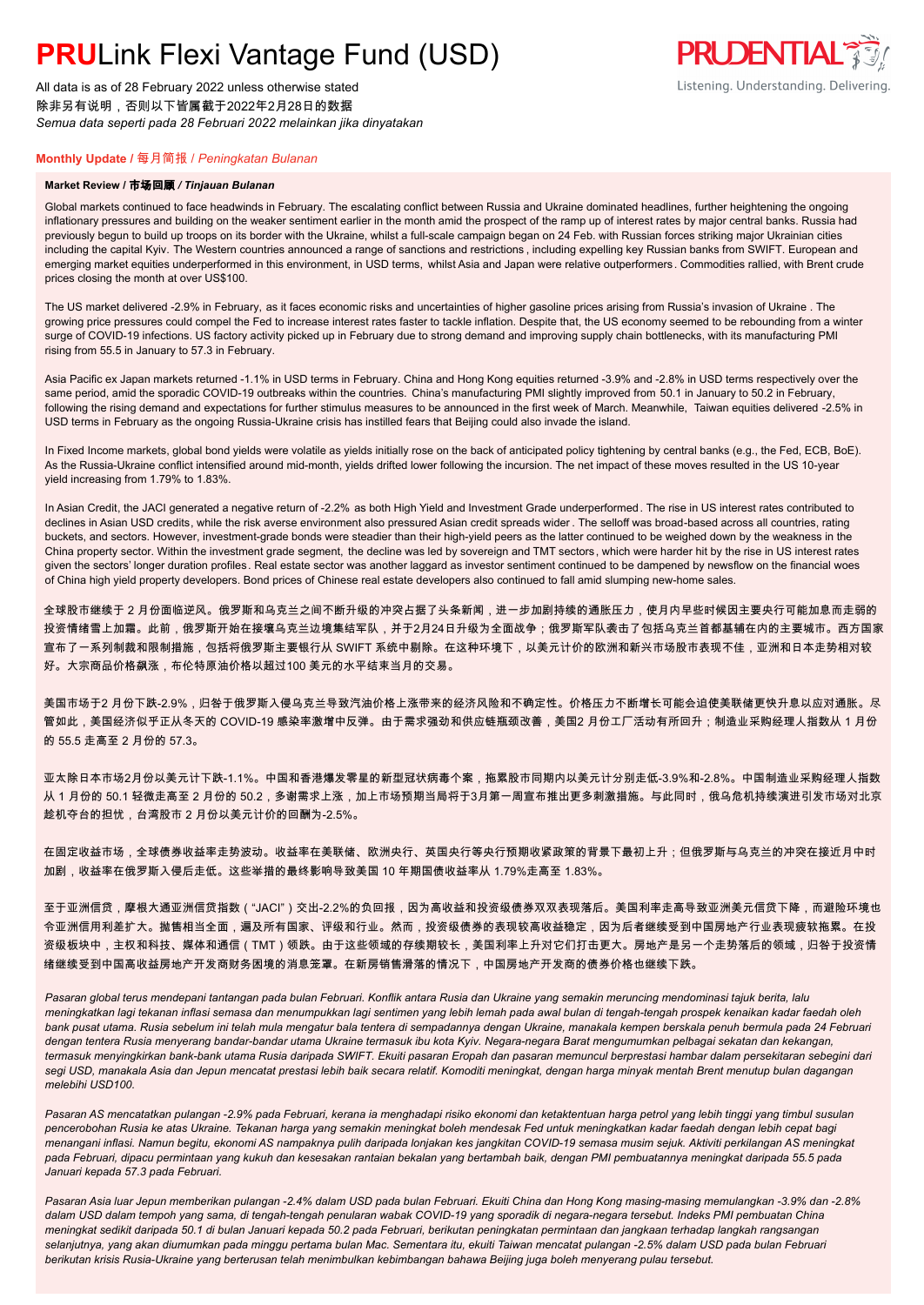

All data is as of 28 February 2022 unless otherwise stated 除非另有说明,否则以下皆属截于2022年2月28日的数据 *Semua data seperti pada 28 Februari 2022 melainkan jika dinyatakan*

*Menyorot pasaran Pendapatan Tetap, hasil bon global tidak menentu kerana hasil pada mulanya meningkat berikutan pengetatan dasar yang dijangkakan oleh bank pusat (contohnya Fed, ECB, BoE). Apabila konflik Rusia-Ukraine semakin sengit sekitar pertengahan bulan, hasil semakin menyusut ekoran pencerobohan. Impak bersih daripada perkembangan tersebut telah menyebabkan hasil 10 tahun AS meningkat daripada 1.79% kepada 1.83%.*

*Meninjau Kredit Asia, JACI memberikan pulangan negatif sebanyak -2.2% kerana kedua-dua Hasil Tinggi dan Gred Pelaburan berprestasi rendah. Kenaikan kadar faedah AS menyumbang kepada penyusutan kredit USD Asia, manakala persekitaran penghindaran risiko juga semakin menekan spread kredit Asia. Penjualan adalah berasas luas merentas semua negara, gred penarafan dan sektor. Walau bagaimanapun, bon gred pelaburan adalah lebih teguh berbanding rakan seangkatan hasil tinggi kerana bon tersebut terus dihimpit krisis sektor hartanah China. Dalam segmen gred pelaburan, kemerosotan diterajui oleh sektor kerajaan dan TMT, yang lebih teruk terjejas ekoran kenaikan kadar faedah AS berikutan profil tempoh sektor yang lebih panjang. Sektor hartanah adalah satu lagi sektor yang ketinggalan kerana sentimen pelabur yang terus lembap susulan aliran berita mengenai kegawatan kewangan pemaju hartanah hasil tinggi China. Harga bon pemaju hartanah China juga terus jatuh di tengah-tengah kemerosotan jualan rumah baharu.*

### **Market Outlook /** 市场展望 */ Gambaran Bulanan*

As we progress into 2022, market volatility seems likely to persist in the near term. Since the onset of Russia's invasion of Ukraine, market participants appeared to be focusing more on the negative growth implications than inflation risks, lowering their bets on rate hikes and increasing haven allocations. With emerging signs that financial conditions are starting to tighten, among other factors, the flight to safety could continue for some time. As investors remain on edge about risks from the Russia-Ukraine war, we think rates, especially longer-dated ones, could be rangebound for a while.

Geopolitical turbulence notwithstanding, the Federal Reserve and other major monetary authorities still appear intent on pushing ahead with tighter policy. Fed Chair Jerome Powell said in early March that he would back a quarter-point rate increase when the central bank meets later in the month, while staying ready to tighten monetary policy more aggressively depending on effects of the Ukraine war and other developments .

Control of the pandemic and vaccine roll-out are well underway in many markets, though new virus strains like the Omicron coronavirus variant continue to disrupt many economies, meaning that global tourism and service-related sectors are still facing headwinds. This mixed picture suggests choppiness in the near-term.

Valuations in global markets have receded from previous highs , and global share prices have been volatile with uncertainties around the conflict between Russia and Ukraine as well as rising concerns around stagflation given disruption in the oil and broader commodities supply chains. Though Asian valuations remain cheap relative to other regional markets, we remain cognisant of the impact of the deepening crisis, US Federal Reserve's interest rate policy, and commodity price inflation, which are contributing drivers of global volatility.

迈入2022年,市场看来料在短期内持续波动。自俄罗斯入侵乌克兰以来,市场参与者似乎更加关注负面增长带来的影响,更甚于通胀风险;使投资者降低了对加息的 押注,而提高避险资产的配置。除其他因素外,金融状况出现开始收紧的迹象,避险趋势可能会持续一段时间。由于投资者仍对俄乌战争带来的风险保持警惕,我们 认为利率,尤其是较长期利率,或会在一段时间内横摆。

尽管地缘政治动荡,美联储和其他主要货币当局看来仍有意推进政策收紧。美联储主席杰罗姆·鲍威尔3 月初表示将支持在月内晚些时候召开的央行会议上加息 25 个基 点,同时有赖于乌克兰战争和其他事态发展的影响,该局正准备更积极地收紧货币政策。

Omicron变异体等新病毒株持续扰乱许多经济体之际,很多市场的大流行控制和疫苗推广工作正顺利进行;意味着全球旅游和服务相关行业仍面临逆风。这种喜忧参半 的情况显示,市场短期内料继续波动。

全球市场估值已从之前的高点回落,同时全球股价走势波动;俄罗斯和乌克兰之间的冲突存在不确定性,以及石油和更广泛大宗商品供应链中断加剧了市场对滞胀的 担忧。尽管亚洲估值相对于其他区域市场仍然低廉,我们仍然认识到危机恶化、美联储利率政策和商品价格通胀的影响,将是全球市场波动的驱动因素。

*Sementelah kita menelusuri tahun 2022, volatiliti pasaran berkemungkinan akan berterusan dalam tempoh terdekat. Sejak bermulanya pencerobohan Rusia ke atas Ukraine, peserta pasaran kelihatan lebih menumpukan perhatian kepada implikasi pertumbuhan negatif berbanding risiko inflasi, menurunkan pertaruhan mereka terhadap kenaikan kadar dan meningkatkan peruntukan yang selamat. Dengan kemunculan tanda-tanda bahawa keadaan kewangan akan mula mengetat, antara faktor lain, peralihan kepada zon selamat boleh berterusan bagi satu tempoh yang lama. Memandangkan pelabur masih gusar tentang risiko ekoran meletusnya perang Rusia-Ukraine, kami berpendapat bahawa kadar terutamanya yang bertempoh lebih panjang, mungkin berada dalam batasan julat buat seketika.*

*Walau apa pun pergolakan geopolitik, Fed dan pihak berkuasa monetari utama lain kelihatan masih lagi berhasrat untuk menerapkan dasar yang lebih ketat. Pengerusi Fed Jerome Powell berkata pada awal Mac bahawa beliau akan menyokong kenaikan kadar suku mata apabila bank pusat bermesyuarat pada akhir bulan ini, di samping bersiap siaga untuk mengetatkan dasar monetari secara lebih agresif, bergantung kepada kesan perang Ukraine dan perkembangan lain.*

*Kawalan ke atas wabak berserta pelancaran vaksin sedang giat dijalankan di banyak pasaran, walaupun strain virus coronavirus baharu seperti varian Omicron terus mengganggu banyak ekonomi, yang bermakna pelancongan global dan sektor berkaitan perkhidmatan masih mendepani tantangan. Gambar bercampur-campur ini menunjukkan keadaan bergelombang dalam jangka masa terdekat.*

*Penilaian dalam pasaran global telah surut daripada paras tertinggi sebelumnya, manakala harga saham global yang tidak menentu dilingkari ketaktentuan konflik antara Rusia dan Ukraine serta kebimbangan tentang stagflasi yang semakin meningkat berikutan gangguan rantaian bekalan minyak dan komoditi yang lebih meluas. Walaupun penilaian Asia kekal murah berbanding pasaran serantau yang lain, kami tetap menyedari impak krisis yang semakin mendalam, dasar kadar faedah Rizab Persekutuan AS dan inflasi harga komoditi yang menyumbang kepada pemacu ketaktentuan global.*

### **Fund Review & Strategy /** 基金表现评论与投资策略 */ Tinjauan dan Strategi Dana*

The Fund returned -2.76% for the month, underperforming the benchmark return of -1.92% by 0.84%. Year-to-date, the Fund returned -7.59%, underperforming the benchmark return of -5.34% by 2.25%.

The key detractors for the month were exposures to US Tech, Europe Banks, Europe Telecommunications, and Europe Oil & Gas. The Fund's Asian High Yield exposure also detracted as the market continued to be weighed down by the weakness in the China property sector.

We maintain a neutral position on equities and are looking to manage exposure selectively from a sector perspective in US Equities (including, Materials, Consumer Staples and Energy). Our tactical Asian bond allocation continues in the Fund , as we expect the Asian High Yield space to benefit investors taking a more patient approach, given the level of negative news that has been priced in the market.